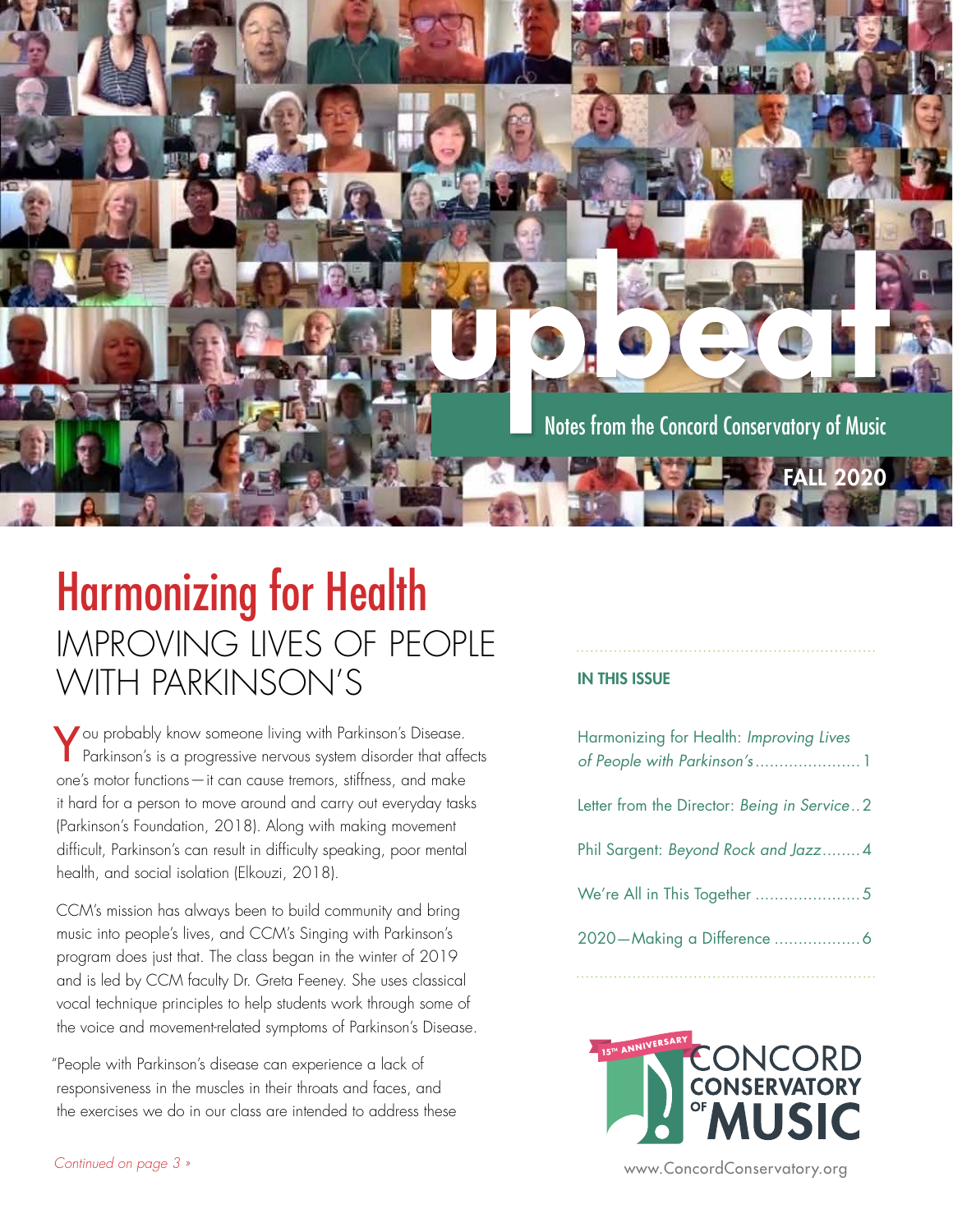# <span id="page-1-0"></span>Letter from the Director BEING IN SERVICE



Kate Yoder, CCM Executive Director and Founder

I The Concord Conservatory of Music It has been fifteen vibrant years since first opened its doors. When I look at CCM today, I see a massive difference between where we started and where we are now. Hundreds of people have joined our community either as students, faculty, or donors, and each has added another brick to the foundation we laid way back in 2005. Our faculty has grown from six to thirty-six instructors spanning upwards of 20 different disciplines and dozens of unique offerings for private, group, and ensemble instruction. I've had the joy of introducing new programs like American Roots, the Music Achievement Program, and more to consistently provide new and exciting opportunities for our students.

For our 15th anniversary, we are not only celebrating the events we have held or who we have taught but what we have been able to give back to our community. CCM's purpose has always been one of service. CCM was founded as a home for music education, for students to perform and practice together, so that they may foster potential and support one another. CCM's purpose is to not only build a strong and flourishing community, but also to make that community accessible to all walks of life regardless of background, identity, or age. Learning music enable critical thinking, and our young students learn the collaborative and creative skills to be successful in later years.

Over the years, I have come to see CCM's purpose in a new light. I see it not only as an accessible place for musicians to come together to learn and perform but as a place through which we can give back to the community that has let us flourish all these years. As an institution, we have the obligation of Being-In-Service to our community. To me, this means not only making music education accessible but also going out into the larger community of Concord and its surrounding towns and playing an active role in enacting positive change. It means giving back and supporting those around us, not with passivity, but with intention and effort.

Our efforts to give back have birthed programs such as the Parkinson's Chorus and community performances such as the Rivercrest program; bringing music to those who have difficulty leaving their homes. The arts play a vital role in our community, and there is so much more that CCM will do to meet those needs. We will listen, and we will learn so that we can create innovative programs through which we can do the most good for the people around us.

Looking at CCM today, I could not be prouder of our community of talented, generous, and caring individuals who, even through the hardships produced by COVID-19, have risen to the challenge of providing a reliable and resilient support system. Our school could never have been possible without the unmatched brilliance and generosity of hundreds of faculty, Board members, supporters, staff, volunteers, students, and families, and for this, I thank you all from the bottom of my heart.  $\Box$ 

Late Yoo

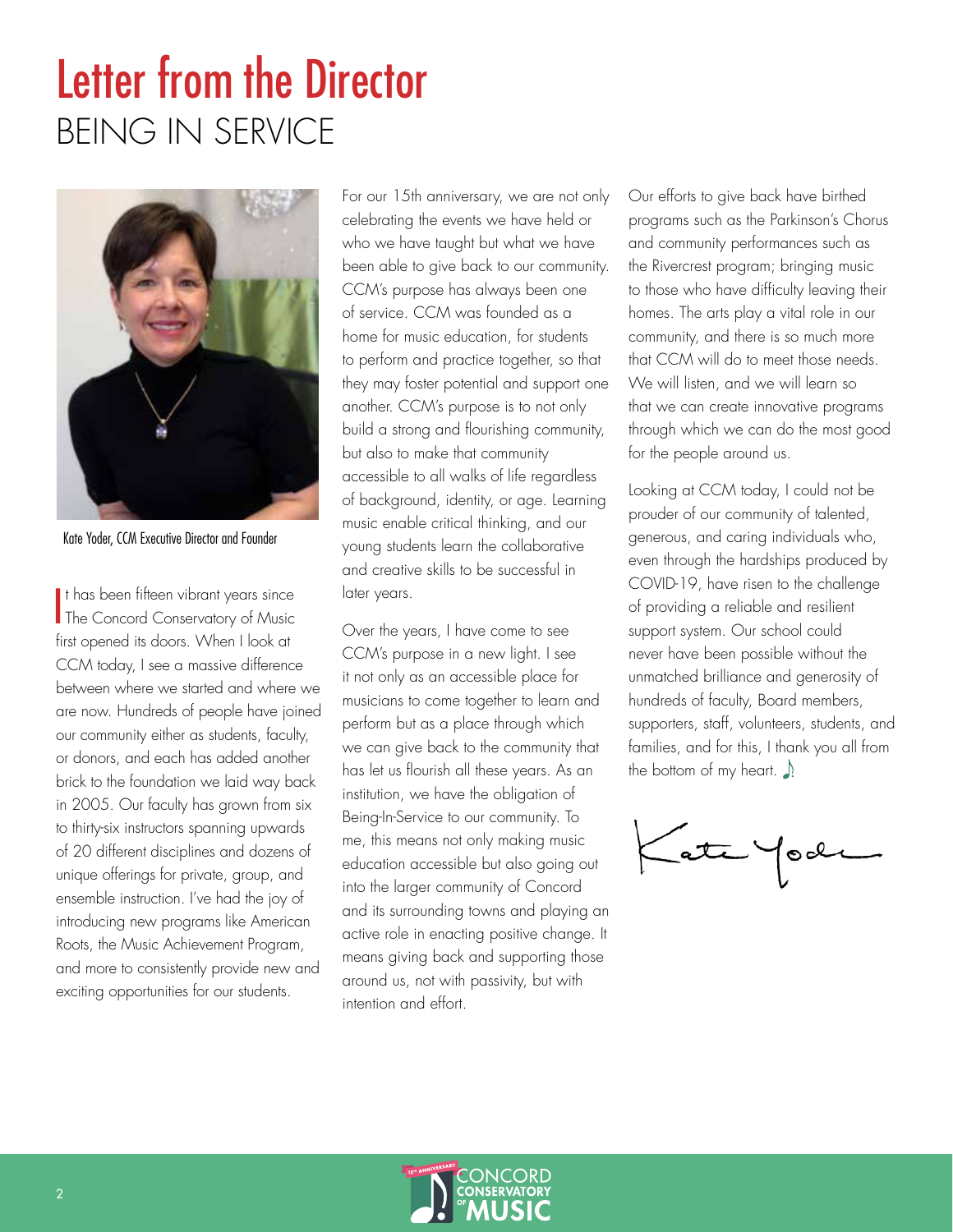<span id="page-2-0"></span>changes," says Feeney, "They include exercises designed to stimulate the muscles in the cheek apples (the smile muscles), and to trigger the soft palate (the uvula, or 'yawning space') in the back of the throat."

Dr. Feeney keeps classes fresh and exciting by singing in basic unison and in two, three, and four-part arrangements. "This makes our program unique," says Dr. Feeney, "most comparable programs do not include harmony singing." In addition to singing together in harmony, the class practices sight-singing, rhythm exercises with a metronome, and musical tongue-twisters, which "enhance executive function, gait, and overall mind-body awareness."

Along with improving some of the physical symptoms associated with Parkinson's Disease, classes can address the social isolation that many people living with Parkinson's experience. Classes are a chance for students to come together and build new and lasting friendships. Over this past year, Singing With Parkinson's has helped to keep its students healthy and active and filled a critical social need during the global COVID-19 pandemic by keeping students connected to each other. Even as CCM was forced to end in-person lessons, Singing With Parkinson's has continued to meet virtually once a week for classes, during which they cover a wide range of music.

In addition to their regular repertoire, this summer, the "Singing With Parkinson's" class took part in a worldwide initiative to create a compilation of vocal students with Parkinson's Disease singing together. "It is an honor to be asked to sing in the Parkinson's Disease Virtual Chorus, which includes over 160 singers from across the globe, and is spearheaded by Dr. Elizabeth Stegemoller at Iowa State University," says Dr. Feeney. The virtual chorus performed Dionne Warwick's "What the World Needs Now" on September 8<sup>th</sup> for Renée Fleming's Music and Mind Webinar. "Fleming is a renowned American opera singer who now serves as Artistic Advisor at large to the John F. Kennedy Center for the Performing Arts," explains Dr. Feeney, "Her live webinar, a collaboration with the National Institutes of Health, is a Sound Health Initiative that explores intersections between music, health, and neuroscience."

This fall, Singing With Parkinson's will continue to meet online at 11AM with both familiar and new exercises being practiced every week. The class is excited to prepare for holiday selections with the PD Virtual Chorus. The chorus is partially funded by a grant from the APDA-MA Chapter. "Feel the Rhythm: Music Therapy and Parkinson's Disease." *Parkinson's Foundation*, 2018, www.parkinson.org/blog/research/Music-Therapy-Parkinsons-Disease-Feel-Rhythm.

Elkouzi, Ahmad. "What Is Parkinson's?" *Parkinson's Foundation*, 2018, www.parkinson.org/understanding-parkinsons/what-is-parkinsons.

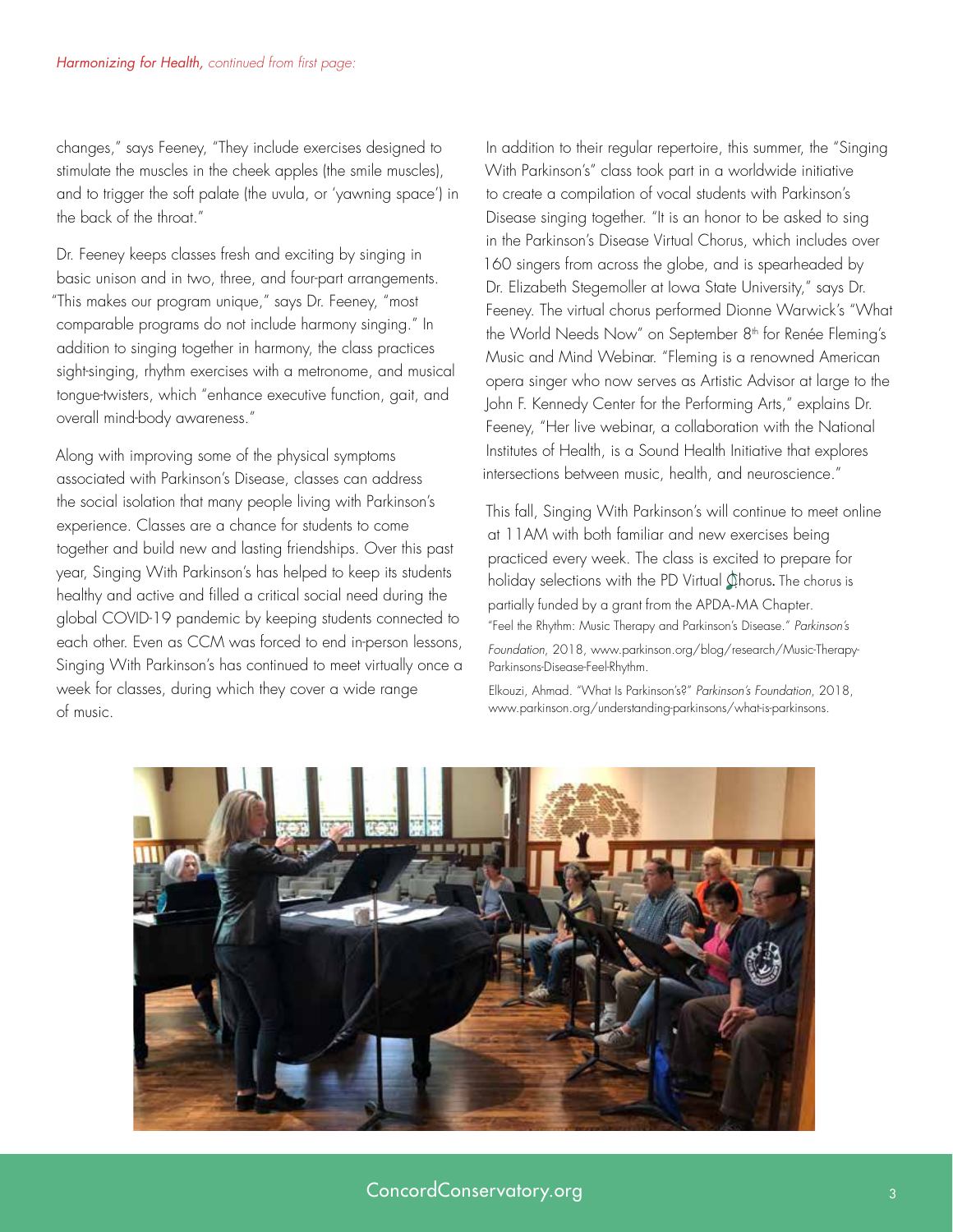## <span id="page-3-0"></span>Phil Sargent BEYOND ROCK AND JAZZ

You know that incredible feeling when you turn on the radio and your favorite song is on? That's the feeling CCM guitar faculty Phil Sargent wants to inspire in his students. He says, "I don't care if it's Beyonce or Metallica… I want [my students] to be psyched about whatever it is they are doing." His biggest fear as a teacher would be to have a student leave a lesson less inspired to play than when they came.



Sargent was initially drawn to guitar when he was 12 years old. He began playing by ear, mostly the hard-rock and heavy metal of the mid-eighties, and his playing and passion for music took off from there. "I would practice all day long, I was obsessed," says Sargent. He finds his inspiration from everything, not just music. Phil says inspiration "could be a really great book...or a Shostakovich string quartet, or a great guitar solo". He thinks of inspiration as having two parts: "there's the intellectual, and then there's the emotional, heartstrings part of it." These days, Sargent performs largely jazzinspired improvisational music.

Another little-known side of Phil's music studies and ongoing interest is Balkan music, mostly Bulgarian. "I initially got introduced to the music through the "downtown avant-garde" movement out of NYC. Artists like Masada, Brad Shepik, Chris Speed, Pachora. I was fascinated with the odd meters used in the music, so for years, I would study the music of Brad Shepik (a guitarist for famous Bulgarian musicians Yuri Yunakov and

Ivo Papasov) and eventually studied with him down in NYC." Last year, Sargent performed with Czech violinist/vocalist/ composer Iva Bittova and the MIT Symphony Orchestra, where they performed a pair of pieces by Czech female composers, including Bittova's Zvon. Sargent played with a jazz combo, performing "all classical guitar with the odd Balkan meters, a mix of modern jazz and classical movements. It was very interesting!"

In addition to teaching private guitar lessons, Sargent instructs CCM's Rock Lab ensembles. "It's really easy for me to be pumped teaching [Rock Lab]," he says, "I remember being that age and that first time playing with a drummer in a band... and that was it for me". He loves the energy that his students bring when they experience playing in a band for the first time themselves. "The kids just light up," he says. Sargent works with three different Rock Lab groups, and he decides what they'll play by the kids' interests. His students come up with a list of songs that they are interested in, and from there, Sargent picks songs and arrangements that will push his students to improve technically. He makes sure to strike a balance between being technically challenging and fun to play to have all the excitement and energy of playing what interests them and improve as musicians.  $\Lambda$ 



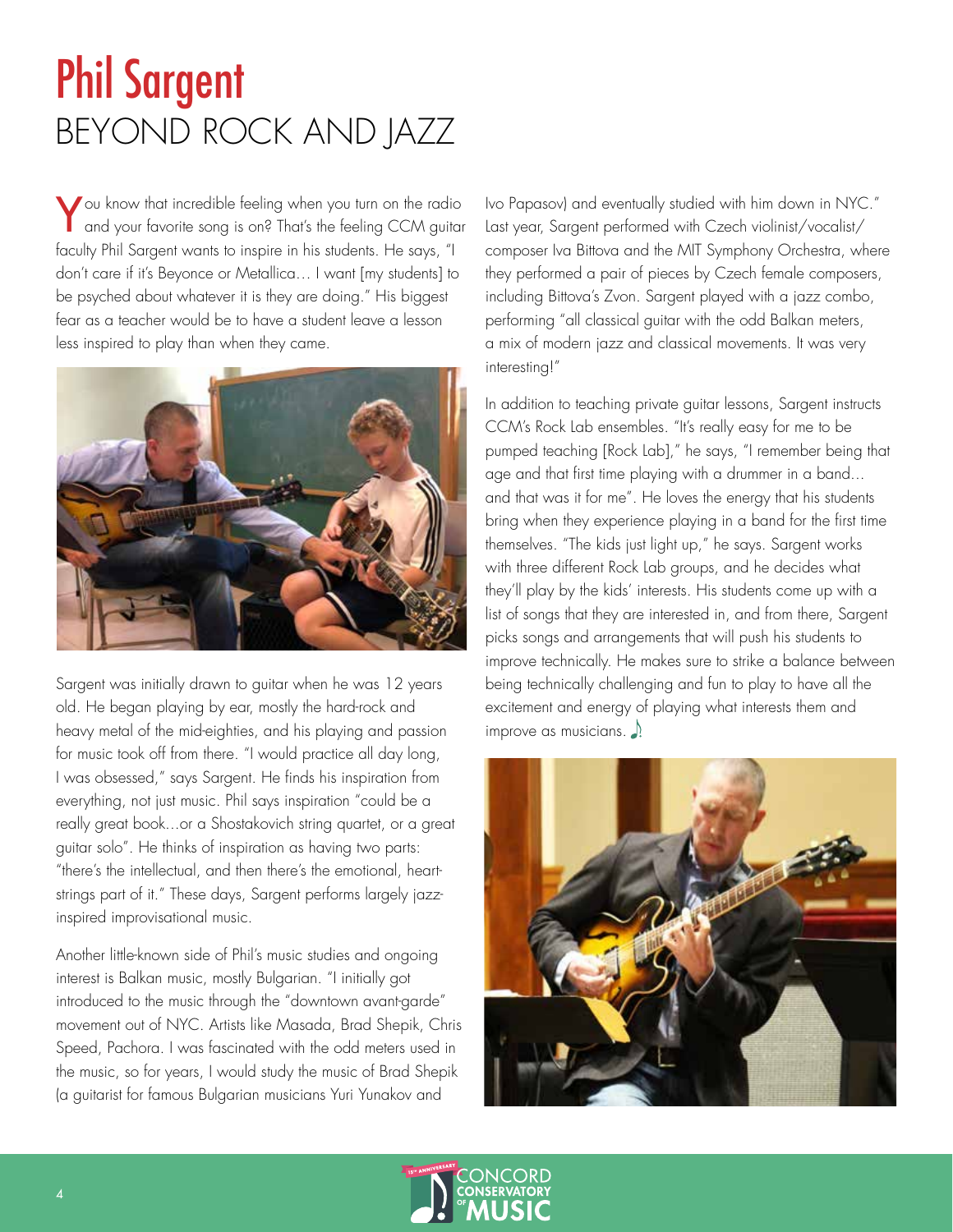# <span id="page-4-0"></span>We're All in This Together





TOP Instructor Chieko Loy is prepared to teach onsite wearing her new CCM mask.

BOTTOM Learning how to hold a bow properly in an online lesson, demonstrated by violin instructor, Eric Mugrala.

s the COVID-19 pandemic has persisted throughout the summer and into this fall, CCM's faculty and students have needed to be both flexible and innovative in their approach to music education. At CCM, we have remained dedicated to not only the safety of our students and faculty but also Concord and the surrounding towns, which we all call home. This means that over the summer, all classes were held online. It also means that as we enter the academic year, CCM is prepared to meet faculty as well as students and their families wherever they feel comfortable in terms of continuing education throughout the duration of COVID-19. For some, this means returning to in-person lessons while following strict social distancing and sanitation measures. For others, this might mean continuing to take lessons via the Distance Learning Program for the foreseeable future.

CCM Director Kate Yoder has been hard at work researching how to implement the best possible social distancing and sanitation practices as recommended by the CDC as well as Massachusetts state and local officials. Yoder jokes, "I never expected to become an expert in air purification when I founded CCM, but here we are."

While private instruction can maintain proper social distancing within CCM's current classrooms, larger group ensembles and classes have needed to get a bit more creative. CCM has used the outdoor spaces at our school so that group classes can resume practicing in-person, but outdoors.

CCM has needed to get creative with more than just a classroom set-up. Our first ever online recitals took place throughout May and were a resounding success. While not the same as an in-person performance, online recitals proved to have some unique benefits of their own. Some students remarked that it was nice getting to redo their recordings until they got it perfect, and many families were excited to find that their friends and relatives could tune in and watch them perform from all over the world! The Adult Soiree, the annual adult student only recital opportunity, was also online in the spring and even used the Zoom breakout rooms for prerecital socializing with cocktails.

CCM has also used the Distance Learning Program as an opportunity to develop new programming for our students like Track Builders, which teaches students to use GarageBand, and Songwriters, where students learn to compose their own music.

COVID-19 has proved to be a challenging obstacle in everyone's lives, but the CCM community has certainly risen to the occasion. Students and faculty have learned a host of new ways to implement technology in the classroom and have developed their skills using the internet as well as cool new apps. Technology has also let CCM stay connected as a community even while in isolation. Group classes like the Girls Chorus have found that the Distance Learning Program is an excellent way to stay connected with friends without ever leaving their homes. And with the Distance Learning Program being entirely virtual, some students have been able to take part in classes from across the country!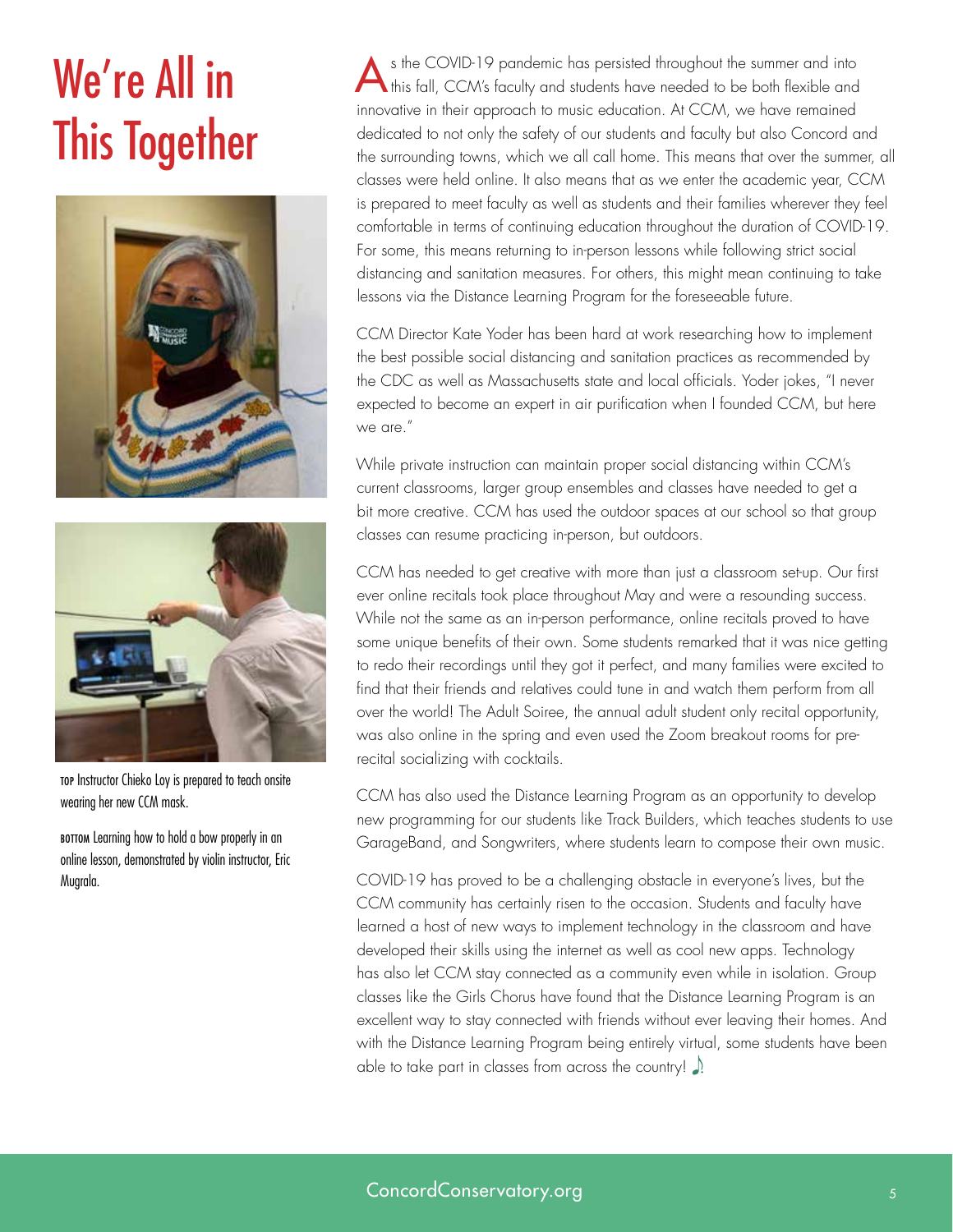# <span id="page-5-0"></span>2020 Making a Difference

This year, it became more apparent than ever that CCM has an extraordinary group of faculty. They are not only talented musicians but, most importantly, they care about our students, inspire their learning, and are dedicated to creating a culture of learning music. CCM is also supported by a kind and dedicated staff that makes everything we do possible. We are not CCM without these two groups of amazing people. There was a time before the COVID-19 when we were together and sharing our best year to date. CCM student enrollment and participation in activities beyond private lessons was at its highest, with more students participating in our Music Achievement Program and group classes.

After the shut-down, CCM continued to provide excellent music education because of our faculty, staff, and you, our supporters. CCM continues to make a lasting impact on the lives of individual students and families and to enrich our community's engagement with music. Thanks to your support, we could strengthen current programs, fulfill our financial assistance commitment, and keep our faculty whole. Thank you for helping our children and adults find their musical talents and the joy of making music.

Devotee Circle \$10,000–\$19,999 Frances Friedman

Richard and Susan Walters

#### Virtuoso Circle \$5,000–\$9,999

American Parkinson Disease Association, Inc. Peter and Sarah Blum Theodore M. Friedman Phillip and Elizabeth Gross James and Tenley O'Shaughnessy

#### Concert Master's Circle \$2,500–\$4,999

Anonymous Bank of American Foundation Barings, LLC Bill and Susanna Barton Laurence and Molly Constable Tom Kaegi and Kathy Corkins Michael Mach Douglas and Katherine Yoder

#### Maestro Circle \$1,000–\$2,499

Anonymous Kenneth and Lynda Anderson Todd Brady and Andrea Darling Cambridge Savings Bank The Dewey Rosenfield Foundation

Edward and Sophia Garmey Terry Goss Walter and Amanda Hickman John and Suzanne Hogan Charles Jennings and Karen Brown Jennings S. Dewey and Anne Keesler Middlesex Savings Bank Tom and Mimi Rutledge Wilson and Jennifer Schunemann Tim Fredette and Sarah Vitelli Scott and Catherine Webster

#### Benefactor Circle \$500–\$999

Clint and Lauren Darling Enterprise Bank Kevin Foley and Leah Flanigan Charles Learoyd Robert and Lucille McBride Sandra Poole Evan Ricker and Mara Bonde Nathan Wilson and Megan Gadd

#### Concert Circle \$250–\$499

Robert Brack and Janet Bailey Katherine K. Brobeck Mitchell and Katherine Brooks Peter and Pamela Callahan Richard and Alicia Cleary George and Ann Colony Concord Cultural Council Tom and Joan D'Arcy

Deborah Delduchetto David Delong and Sue Gladstone Michael and Tara Edelman John and Mary Jo Libertino Bart and Bar Littlefield Tom Martin and Martha Davis Jim Mawn and Erica Verville Mawn Patrick and Maeve McWhinney Daniel W. Oconnor Michael and Caroline Partridge Richard and Andrea Patton Jonathan Poole Todd and Peilin Reed George and Nancy Robb Wade Rubinstein and Jill Block Salem Five Charitable Foundation David and Katherine Sloan Charles Stromeyer Jonathon Sutton and Frances Lewitter Jason and Shirley Wang David and Elizabeth Wei Rick and Loren Winters

#### Rehearsal Circle \$125–\$249

Jason and Nina Abelowitz Acton-Boxborough Cultural Council Ralph and Jane Anderson Patrick and Nancy Carey Edward and Catherine Chan Mary Louise Couvillon John and Holly Cratsley Kieran F. Dowd DMD Julia K. Hibben

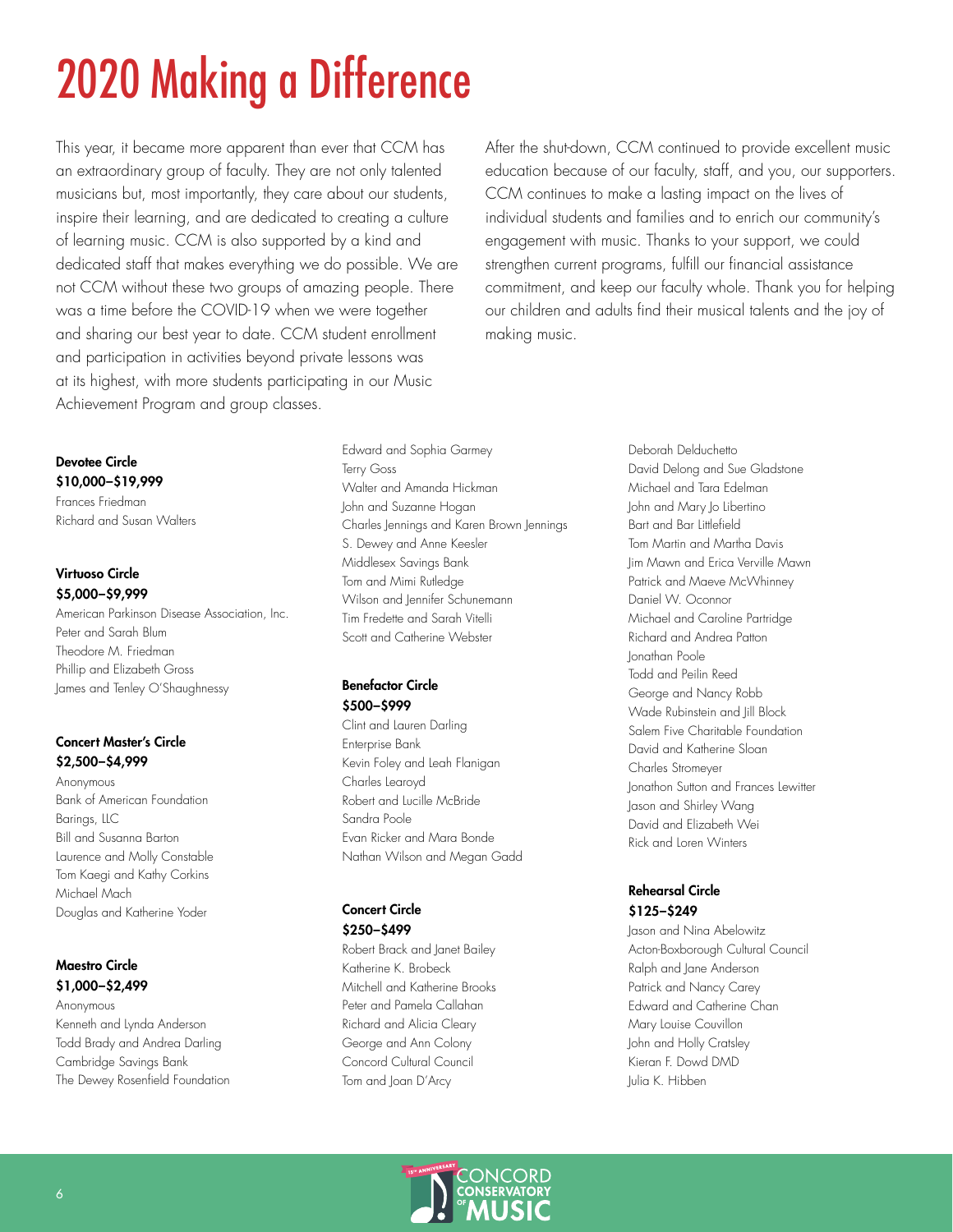#### (Continued...)

Jeffrey and Angela Lipson Gerald and Sally Mahan Matthew and Sandra Meyerson Colin Warwick and Helen Kim Ian and Leah Whitehead Dr. Russell Wolf and Dr. Martha Gilpatrick

#### Friends Circle Up to \$124

Steve and Suzanne Allen AmazonSmile Christopher and Penny Austen John and Lauren Bakewell Henry Bartlett Reinier and Nancy Beeuwkes Lauren Beresford Hans and Cathie Bitter Robert Bushkoff and Alice Wellington Timothy and Catherine Collins John Dalton Christopher and Jane Deering Michael Dettelbach and Holly Rothermel Josh Egert William J. Fry

Dr. Philip V. Gerdine Rob Greenberg and Brenda Mahnken Ben and Janet Hanelt Arun and Seetha Hegde Jeff and Dariane Hunt David and Lori Jackson Courtney Jamokha Bill and Kristina Joyce John and Kim Kanki Tucker and Jennifer Kelly Henry Keutmann and Ilene Gipson Ken Kozik and Mary O'Connell Kozik Karl and Sarah Kussin Margaret Laneri Johan Laurent and Krista Huybrechts Lawrence Masland and Pamela Talbot Jim McManus and Holly Harrison Raymond and Margot Miller Chris Morse Chris Moy and Prow Sarnsethsiri Martha C. Murphy Nick Noyes and Ann Oberrender Noyes Greg Porter and Susanna Vennerbeck Jim and Julia Reichheld

Michael Schulze and Helena Chan David Schwartz Robert and Susan Seger James Sloman William and Rachel Sones Prescott and Michelle Stewart Alison Sullivan Parker and Mary-Alice Symmes Robert Treitman and Leslie Fisher Paul and Irene Vouros Alan and Lois Whitney Andrew and Heidi Williams Kenneth Wilson Byron Woodman Jr. David and Miriam Zarchan

#### In-Kind Gifts

Ted and Gretchen Hibben Jeff Moore and Barbara Southcote

### THANK YOU

Thank you to the generous individuals, companies, and foundations whose financial donations to our Annual Fund, American Roots Fundraiser, and Financial Assistance Fund play a crucial role in allowing CCM to serve our community.

*Gifts received September 1, 2019 through August 31, 2020*